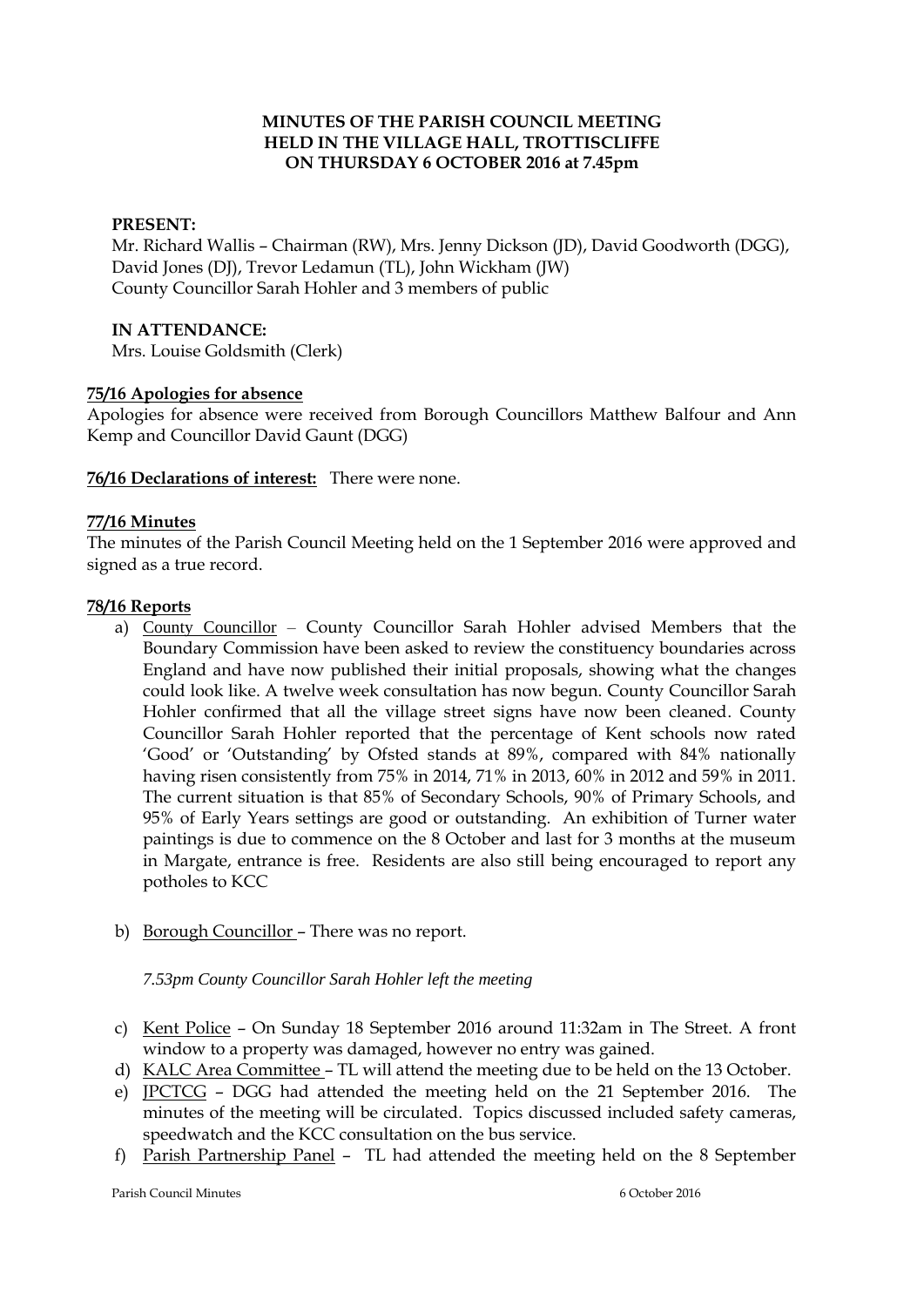2016. Information about the consultation on the Local Plan and funding arrangements with Parish Councils was given. A copy of the minutes of the meeting have been circulated which also included items on speedwatch and the Hive Lotto.

- g) Trosley Liaison Group it was noted that the next meeting will be held on the 11 October 2016.
- h) Village Hall Committee DJ reported a meeting was held on the 4 October. It is likely that the proposed fence around the patio at the rear of the hall will not be installed.
- i) Old Chalks Down Project (OCDP) there has been no update.

## **79/16 Matters arising**

- a) Defibrillator TL reported that the awareness session held on Wednesday 28 September 2016 at 7.30pm in the village hall had been well attended. The Clerk will place some information on what to do in such an emergency on the website. Members thanked TL for organising the event.
- b) Parish Plan/Emergency Plan deferred to the next meeting**.**
- c) Review of Funding arrangements with Parish Councils the Overview & Scrutiny Committee reviewed the draft Special Expenses Policy on 13 September and recommended that it be approved for adoption by Full Council. In brief, it is anticipated, (subject to approval at Full Council on 1 November), that both Financial Arrangements with Parish Councils grants (s136) and Council Tax Reduction grants will be withdrawn with effect from 1 April 2017. Members were disappointed to hear this update and agreed that it might be necessary for the Parish Council to increase the precept this year.
- d) T&MBC Call for Sites/Development of the Local Plan The consultation exercise commenced on Friday 30 September 2016 and will last for 8 weeks. All documents are available on the T&MBC website and in libraries. The Clerk will attend the briefing session for Parish Councils due to be held on Monday 17 October 2016 at 7.30pm at T&MBC. DJ and JD will try and attend the event due to be held on Tuesday 11 October 2016 at 2.30pm.

## **80/16 Finance & Policies**

Statement of payments to be made and income received

## **Balances as at 28 September 2016**

| <b>National Savings Account:</b> | £1,674.64  |
|----------------------------------|------------|
| Nat West TPC TCC Account:        | £20,217.28 |
| Nat West TPC Reserve Account:    | £17,029.74 |
| Nat West TPC Current Account     | £ 6,961.73 |

#### **Receipts:**

| Nat West TPC Current Account:                         |           |
|-------------------------------------------------------|-----------|
| T&MBC Precept first half instalment:                  | £6,500.00 |
| T&MBC Council Tax Reduction Support Grant first half: | £166.00   |
| VAT refund for 2015/16                                | £1,179.67 |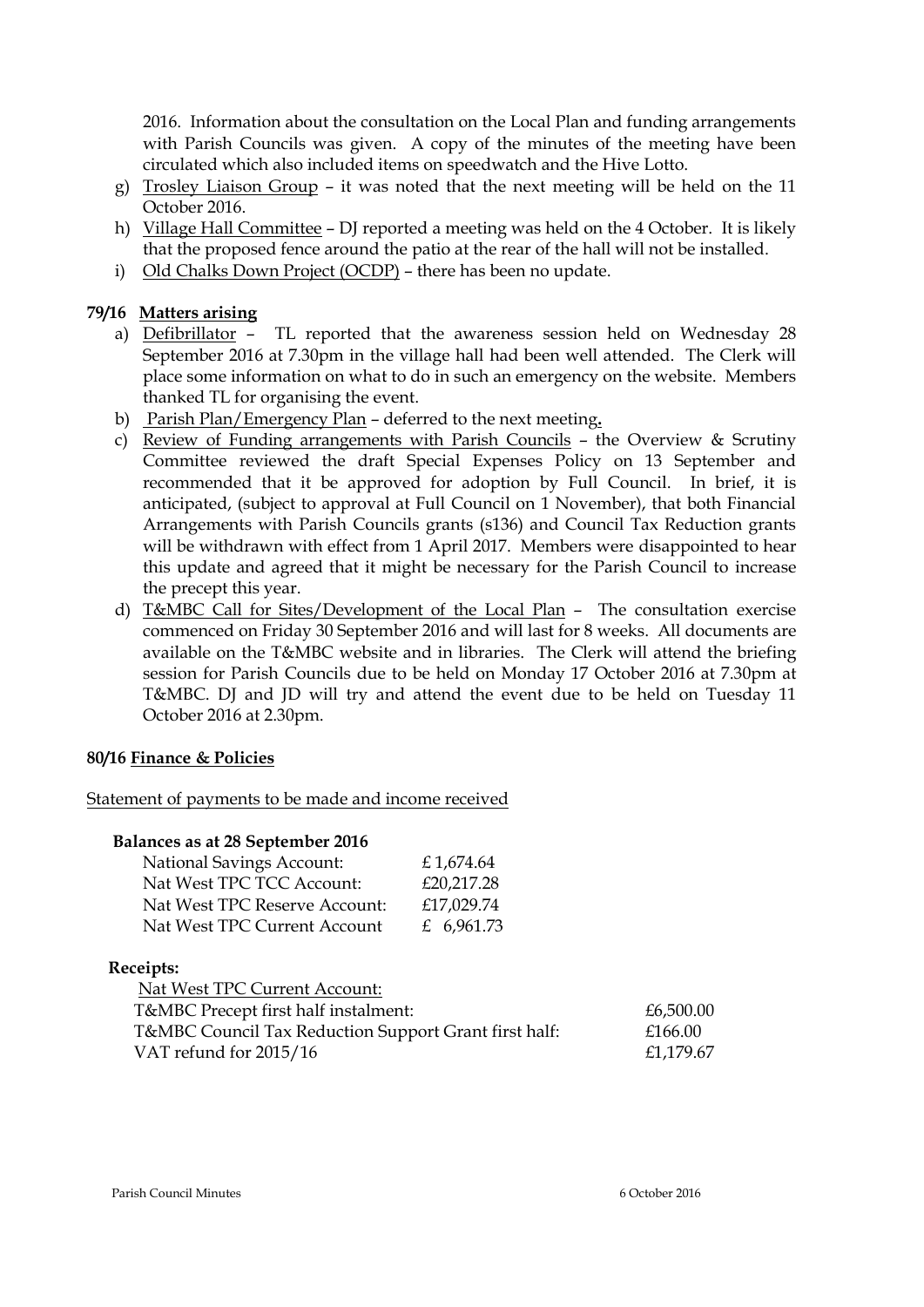| Supplier                 | Description                                         | <b>Cheque</b> | Amount  |
|--------------------------|-----------------------------------------------------|---------------|---------|
|                          |                                                     | Number        |         |
| Mrs L S Goldsmith        | (Expenses – September)                              | 000063        | £ 68.54 |
| Mrs L S Goldsmith        | (Salary- 5 weeks)                                   |               |         |
|                          | $(01/09/16 - 06/10/16)$                             | 000064        | £198.73 |
| <b>HMRC</b>              | (Clerk's Tax)                                       | 000065        | £132.40 |
| Four Seasons Gardens Ltd | (Grass cutting)                                     |               |         |
|                          | $10th$ & $11th$ cut of the year)                    | 000066        | £358.80 |
| Four Seasons Gardens Ltd | (Grass cutting                                      |               |         |
|                          | 12 <sup>th</sup> & 13 <sup>th</sup> Cut of the year | 000067        | £358.80 |
| Four Seaons Gardens Ltd  | (Playground fencing/repairs 000068)                 |               | £659.98 |
| PKF Littlejohn LLP       | (External Audit Fee)                                | 000069        | £120.00 |
| Mrs L S Goldsmith        | (Gift for defibrillator trainer) 000070             |               | £ 18.00 |
|                          |                                                     |               |         |

# **Cheques for signature TPC Current Account:**

**Total £1,915.25**

**Transfer from TPC Current Account to TPC Reserve Account: £4,900.00**

#### **Cheques for signature TPC TCC Account:** There were none

- a) Cheques for signature: The Chairman proposed that the cheques listed above be signed. Agreed.
- b) Precept,  $2<sup>nd</sup>$  instalment Members noted that the second instalment of the Precept and Council Tax reduction support grant had been received from T&MBC
- c) Annual Return 2015/16 Members noted the external auditor's report which states that 'on the basis of our review, in our opinion, the information contained in the annual return is in accordance with proper practices and no matters have come to our attention giving cause for concern that relevant legislation and regulatory requirements have not been met'. It was also noted that details of the conclusion of the audit have been placed on the notice boards along with a copy of the relevant sections of the Annual Return.
- d) VAT Return Members noted that a refund of £1,179.67 for VAT paid in 2015/16 to HMRC has been received.
- e) Pensions Regulator Members heard that the Clerk has decided to opt out of any pension scheme that the Parish Council could put in place. The Clerk will complete the online 'declaration of compliance' for the Pensions Regulator.

## **81/16 Members of public:**

Two representatives from the Trottiscliffe School Association discussed the Parish Council's requirements for the lighting of the bonfire for the display due to be held on Saturday 29 October 2016 on the recreation ground.

*8.14pm 3 members of public left the meeting*

## **82/16 Planning**

a) Applications

1] TM/16/02613/FL – Green Trees, Ford Lane, Trottiscliffe, ME19 5DP Installation of 1 roof light to North-East and South-West roof slope and 2 roof lights to South-East roof slope. *Resolved: No objection*

2] TM/16/02777/RD – Malabar, School Lane, Trottiscliffe, ME19 5EH

Details of condition 7 (levels) pursuant to planning permission TM/16/01234/FL

Parish Council Minutes 6 October 2016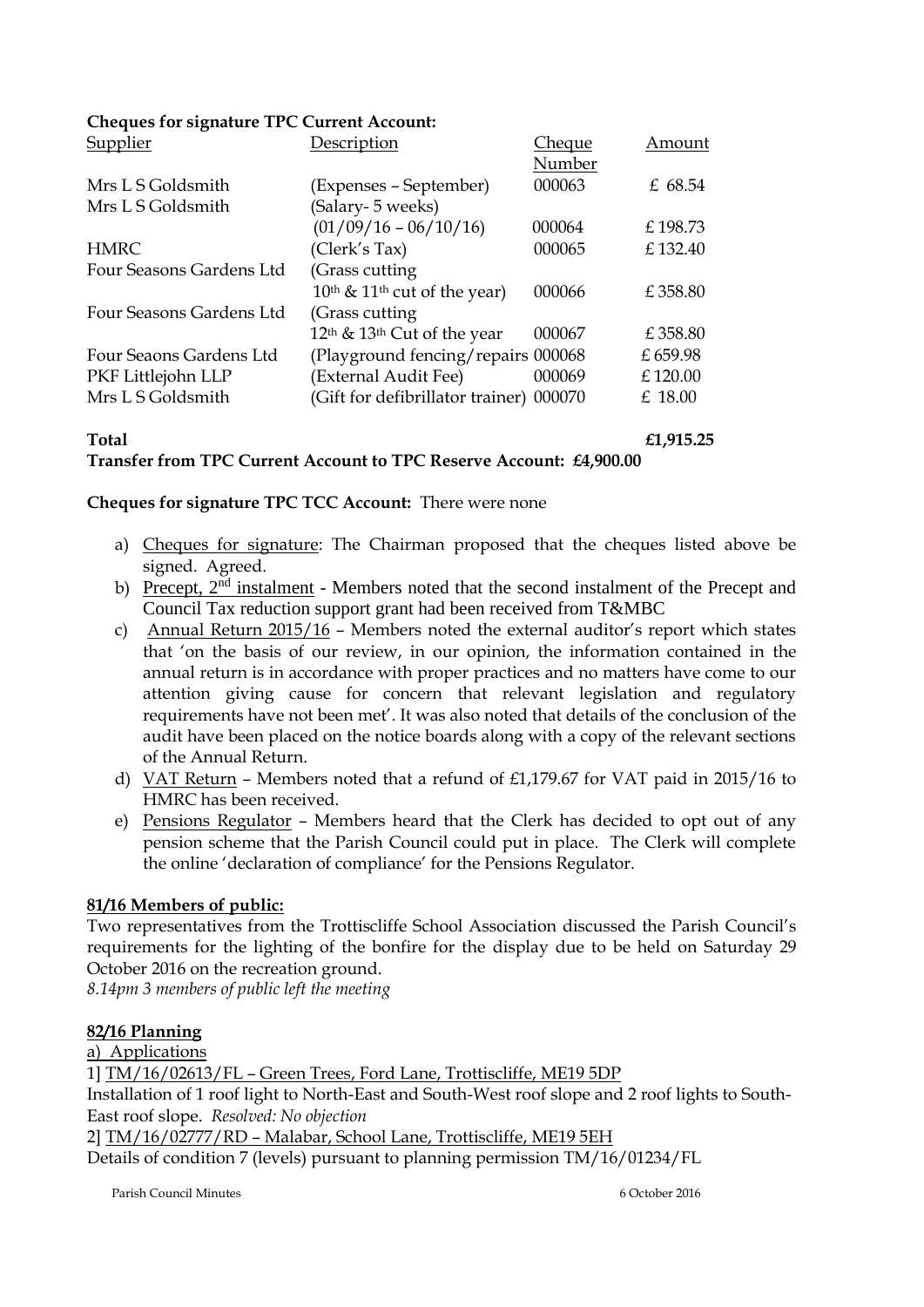(Demolition of existing garage, construction of new single storey extension to house physiotherapy clinic and enlarged kitchen). *Resolved: No objection*

3] TM/16/0990/FL – Land adjacent to Downsview, 8 Green Lane, Trottiscliffe

Erect a new detached dwelling house with integral garage. *Resolved: To object.* Members have found it difficult to assess the application because of irregularities in the elevation drawings. In addition, the description for the proposal suggests there will be an integral garage but the plans show that this area will be an office space and utility/boot room. We do not agree that the revised design has been sited outside all of the Root Protection Areas (RPA's). The plans do not give information on the impact the house will have on trees T2, T6 and T8 and we believe that some of the trees have already been removed so this should be seen as retrospective. We also object on the basis that we believe this is an overdevelopment of the site. We object to the bulk and believe that the visual impact will be detrimental to the local residential amenities in this Area of Natural Outstanding Beauty.

b) Decisions from T&MBC – none to consider.

# c) Other planning matters

1] Whitaker Cottage – unauthorised use as separate dwelling. Enforcement are carrying out further investigations to establish whether a retrospective application is necessary.

2] 16/00268/WORKH – Coldrum House, Coldrum Lane – alleged unauthorised garage Enforcement are trawling through the various plans setting out the history of the site to ascertain whether the building in question has planning permission.

3] New access on to Green Lane – Members discussed correspondence received from a local resident who is concerned about the fact a landowner has erected a farm gate on to Green Lane. Members agreed that the gate would be permissible as there has always been a dropped kerb at this point.

# **83/16 Highways, Footways and Footpaths**

1] Taylors Lane/Vigo Hill – KCC have advised that the Order is about to be made and will be programming works to commence thereafter.

2] Electricity supply to the Christmas Tree – the Clerk has applied to KCC for a license to run a cable either over or across the road and is still waiting for a decision

3] Request for a litter bin in Pinesfield Lane – Members discussed a request for a litter bin in Pinesfield Lane and agreed that it would be helpful to have a bin in the National Trust car park off Pinesfield Lane instead. The Clerk will contact the National Trust to see if they would be willing to have a litter bin installed in the car park.

4] Parish Seminar – 27 October 2016 – TL kindly offered to attend this seminar on behalf of the Parish Council.

5] Noticeboards – Members agreed that the Clerk could obtain a quote for the glass to be repaired on the noticeboard in Pinesfield Lane.

6] Reported Faults

i) The Clerk will report that the gulley in Church Lane from the tennis club to the public footpath needs clearing

ii) Highways Steward – it was noted that a new steward has been appointed.

iii) Hedges encroaching on road in Taylors Lane to be reported.

# **84/16] Open Spaces, Recreation Ground and Allotments**

1] Remedial work to the playground – The Clerk was asked to instruct Four Seasons Gardens, as previously agreed, to turf and level the areas around the play equipment at a cost of

Parish Council Minutes 6 October 2016